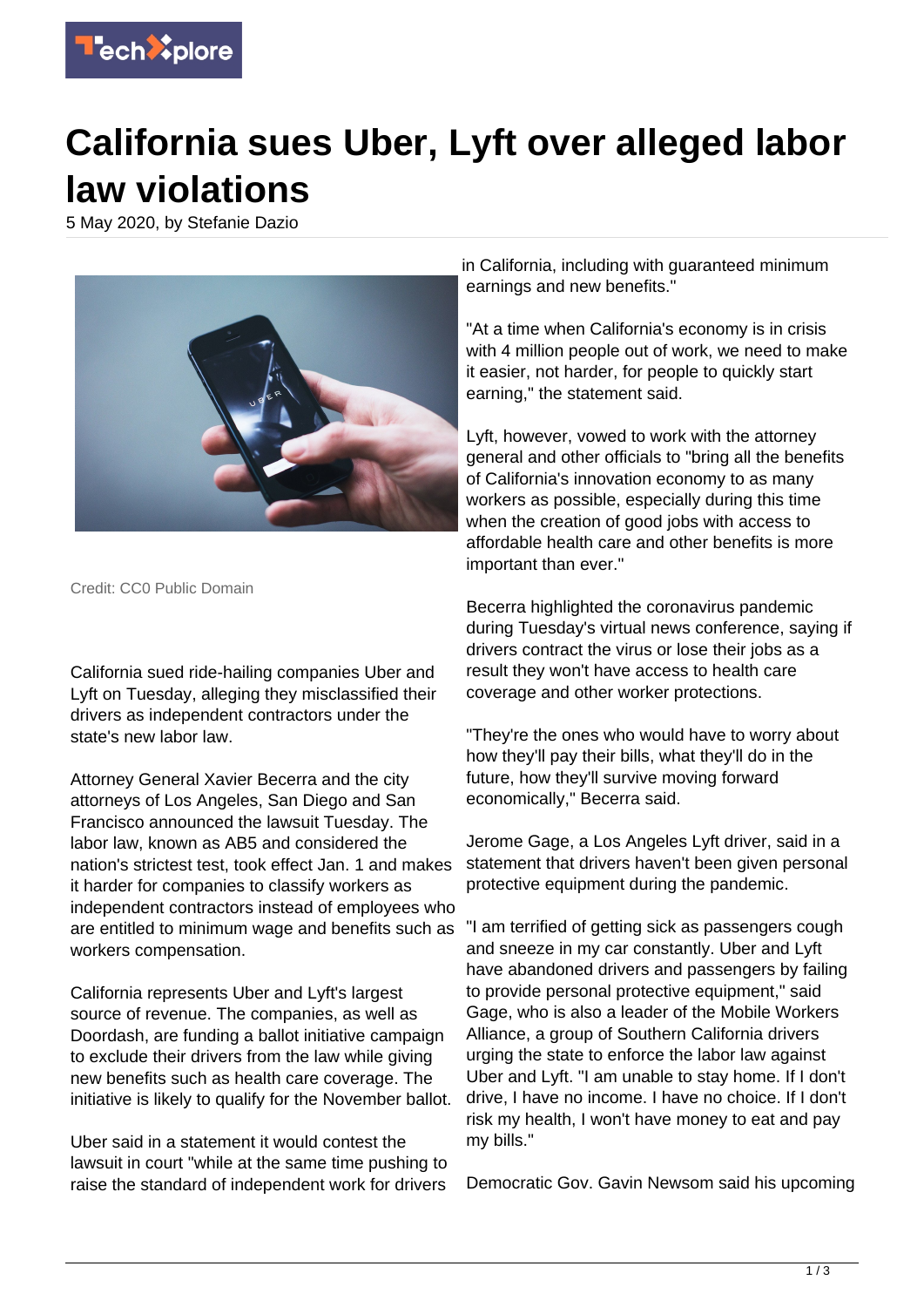

state budget will include more money for state and company misclassified its drivers. local attorneys to file enforcement actions against companies in the gig economy that are not complying with the state's law on worker classifications.

He said Tuesday that roughly 450,000 Californians who have filed for unemployment have done so under a program for workers in the gig economy. He said issues around how gig workers receive unemployment benefits are heightened amid the pandemic.

But members of the Protect App-Based Drivers & Services coalition said in a statement they opposed the state's lawsuit, arguing it moves to take away drivers' choices to work as independent contractors.

A federal judge in February denied Uber and Postmates' request for a preliminary injunction that would have exempted them from the law. But separately, a federal judge in January indefinitely blocked the law from applying to more than 70,000 independent truckers, deciding that it is preempted by federal rules on interstate commerce.

A state judge, however, ruled in February that Instacart, a grocery delivery company, is likely misclassifying some of its workers as independent contractors instead of employees and flouting the labor law.

The state Legislature is also considering amending the law, though lawmakers are split whether to broaden or narrow it as other groups—such as freelance writers and photographers—contend they have been hurt by it through unintended consequences.

The state's lawsuit, filed in San Francisco, alleges that Uber and Lyft haven't paid enough payroll taxes as a result of the misclassification. The suit seeks restitution for unpaid wages owed to drivers, civil penalties and a permanent ruling that would prohibit the companies from misclassifying drivers in the future.

New Jersey's labor department filed a \$640 million tax assessment last year against Uber, saying the

© 2020 The Associated Press. All rights reserved. This material may not be published, broadcast, rewritten or redistributed without permission.